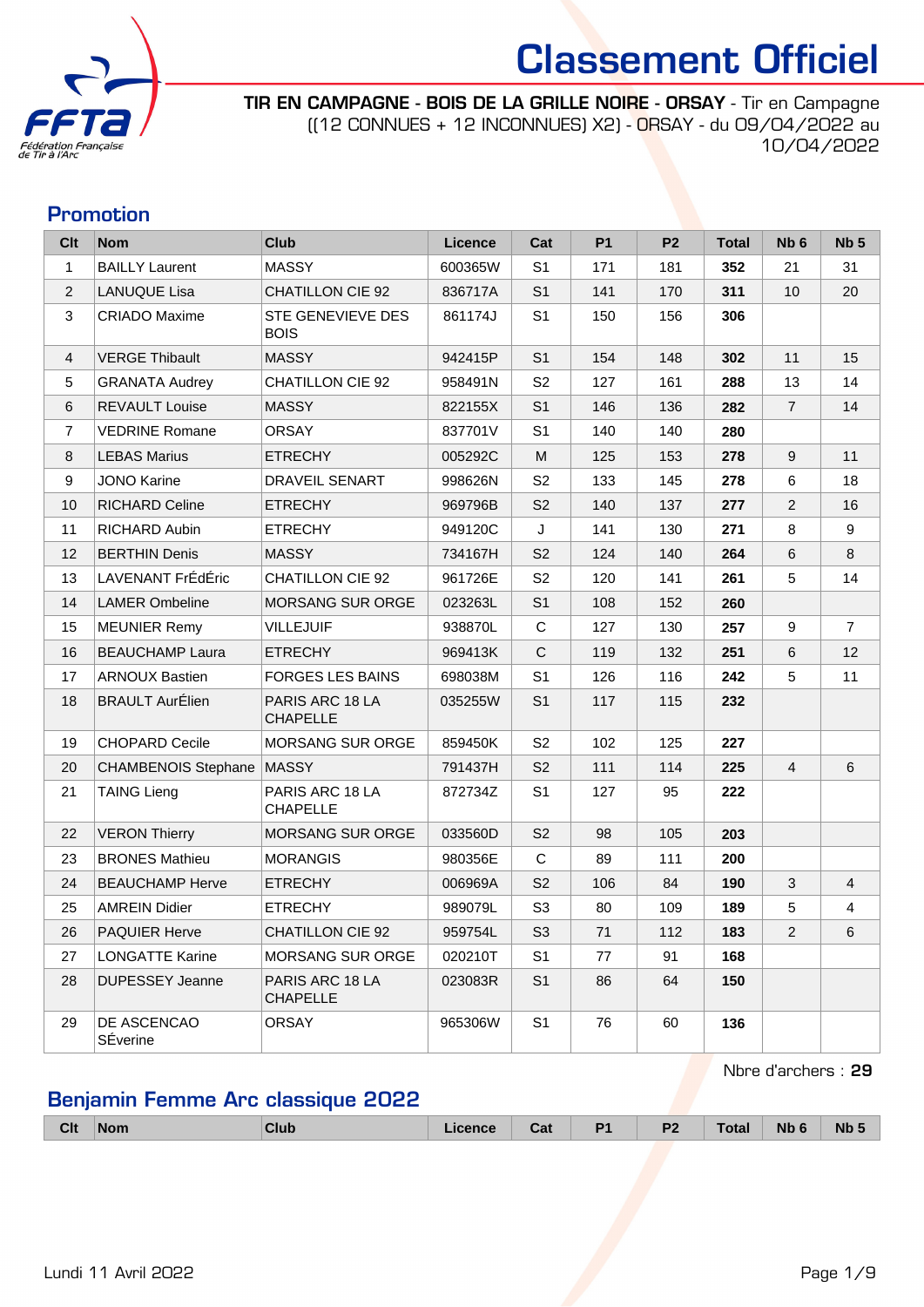

TIR EN CAMPAGNE - BOIS DE LA GRILLE NOIRE - ORSAY - Tir en Campagne ((12 CONNUES + 12 INCONNUES) X2) - ORSAY - du 09/04/2022 au 10/04/2022

### Benjamin Femme Arc classique 2022 (Suite)

| Clt | <b>Nom</b>          | Club         | ∟icence⊦ | Cat                | D <sub>4</sub> | no. | Total | <b>Nb</b><br>$\overline{\phantom{a}}$ | N <sub>b</sub> 5 |
|-----|---------------------|--------------|----------|--------------------|----------------|-----|-------|---------------------------------------|------------------|
|     | <b>BRUIN</b><br>Eva | <b>ORSAY</b> | 965071R  | <b>BFCI</b><br>ັບ∟ | 95             | 85  | 180   |                                       |                  |

Nbre d'archers : 1

### Benjamin Homme Arc classique 2022

| Clt | <b>Nom</b>                            | <b>Club</b> | icence  | יפ<br>uai   | D <sub>1</sub> | D <sub>2</sub> | Total | <b>Nb</b> | <b>N<sub>b</sub></b> |
|-----|---------------------------------------|-------------|---------|-------------|----------------|----------------|-------|-----------|----------------------|
|     | $\cap$ T<br>.HE!<br><b>BER</b><br>Leo | MORANGIS    | 983999P | <b>BHCL</b> | 110            | 95             | 205   |           |                      |

Nbre d'archers : 1

Nbre d'archers : 1

### Minime Femme Arc classique 2022

| Clt | <b>Nom</b>              | <b>Club</b>                                  | icence  | יפ<br>uai        | D <sub>1</sub> | D <sub>0</sub> | <b>Total</b> | Nb | <b>N<sub>b</sub></b> |
|-----|-------------------------|----------------------------------------------|---------|------------------|----------------|----------------|--------------|----|----------------------|
|     | <b>CORME</b><br>Anaelle | <b>USMT</b><br><b>PARIS</b><br>- 1 2<br>- 10 | 939674K | <b>MFC</b><br>◡∟ | 142            | 120            | 262          |    | l U                  |

Minime Homme Arc classique 2022

| Clt | <b>Nom</b>             | Club            | Licence | r.,<br>ua.  | D <sup>4</sup> | D.  | Total      | <b>Nb</b> | <b>Nb</b> |
|-----|------------------------|-----------------|---------|-------------|----------------|-----|------------|-----------|-----------|
|     | <b>ROBERGE</b><br>Axel | <b>MORANGIS</b> | 939806D | <b>MHCL</b> | 102            | 120 | າາາ<br>ZZZ |           |           |

Nbre d'archers : 1

### Cadet Homme Arc classique 2022

| Clt | <b>Nom</b>        | Club           | Licence | Cat         | P <sub>1</sub> | P <sub>2</sub> | <b>Total</b> | Nb <sub>6</sub> | Nb <sub>5</sub> |
|-----|-------------------|----------------|---------|-------------|----------------|----------------|--------------|-----------------|-----------------|
|     | LAFARGUETTE Loris | DRAVEIL SENART | 934792D | <b>CHCL</b> | 143            | 160            | 303          |                 | 20              |
|     | BOULMIER Leon     | <b>ETRECHY</b> | 011738J | CHCL        | 124            | 146            | 270          |                 | 12              |
|     | PETIT StEphane    | DRAVEIL SENART | 884635K | <b>CHCL</b> | 128            | 122            | 250          |                 | 12              |

Nbre d'archers : 3

### Junior Femme Arc classique 2022

| Clt | <b>Nom</b>     | Club                  | Licence | Cat         | P <sub>1</sub> | P <sub>2</sub> | <b>Total</b> | N <sub>b</sub> 6 | Nb ! |
|-----|----------------|-----------------------|---------|-------------|----------------|----------------|--------------|------------------|------|
|     | BERTHOT Flavie | <b>ETRECHY</b>        | 822112A | <b>JFCL</b> | 140            | 136            | 276          |                  |      |
| -   | _ESEUR Tasnim  | <b>DRAVEIL SENART</b> | 860509L | <b>JFCL</b> | 121            | 134            | 255          |                  |      |

Nbre d'archers : 2

### Junior Homme Arc classique 2022

| Clt | <b>Nom</b>          | Club           | Licence | Cat         | P <sub>1</sub> | P <sub>2</sub> | <b>Total</b> | N <sub>b</sub> <sub>6</sub> | Nb <sub>5</sub> |
|-----|---------------------|----------------|---------|-------------|----------------|----------------|--------------|-----------------------------|-----------------|
|     | GAILLON Tristan     | <b>ETRECHY</b> | 848924U | JHCL        | 161            | 144            | 305          |                             | 18              |
| ◠   | <b>BRUIN Arnaud</b> | <b>ORSAY</b>   | 896328V | <b>JHCL</b> | 59             | 83             | 142          |                             |                 |

Nbre d'archers : 2

### Senior 1 Femme Arc classique 2022

| <b>Clt</b><br><b>Nb</b><br><b>Nb</b><br>D <sup>-</sup><br>D <sub>4</sub><br>Total<br>Club<br><b>Nom</b><br><b>Licence</b><br>$\sim$<br>val<br>. . |
|---------------------------------------------------------------------------------------------------------------------------------------------------|
|---------------------------------------------------------------------------------------------------------------------------------------------------|

Lundi 11 Avril 2022 Page 2/9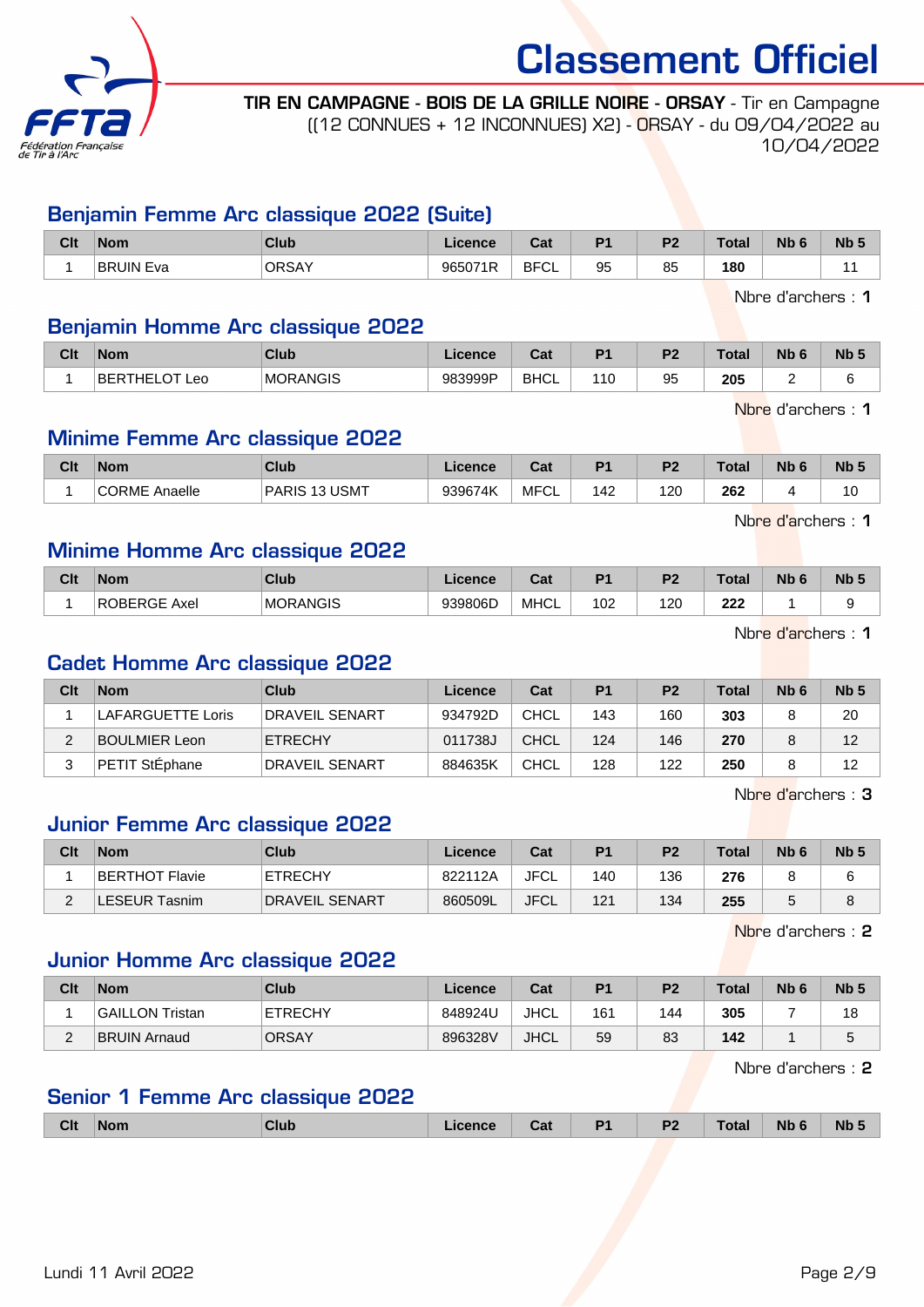

TIR EN CAMPAGNE - BOIS DE LA GRILLE NOIRE - ORSAY - Tir en Campagne ((12 CONNUES + 12 INCONNUES) X2) - ORSAY - du 09/04/2022 au 10/04/2022

### Senior 1 Femme Arc classique 2022 (Suite)

| Clt | <b>Nom</b>                    | Club                  | Licence | Cat                | <b>P1</b> | P <sub>2</sub> | <b>Total</b> | Nb <sub>6</sub> | Nb <sub>5</sub> |
|-----|-------------------------------|-----------------------|---------|--------------------|-----------|----------------|--------------|-----------------|-----------------|
| 1   | <b>MULET Lucile</b>           | NOGENT LE ROI         | 455039H | S <sub>1</sub> FCL | 144       | 112            | 256          | 7               | 11              |
| 2   | <b>MARCHAND Oceane</b>        | ORSAY                 | 442861W | S <sub>1</sub> FCL | 132       | 118            | 250          | 4               | 13              |
| 3   | <b>FICHAUX Emeline</b>        | <b>DRAVEIL SENART</b> | 885181D | S <sub>1</sub> FCL | 117       | 129            | 246          | 5               | 9               |
| 4   | <b>LEBRETON Enora</b>         | VILLIERS ST FREDERIC  | 915858Y | S <sub>1</sub> FCL | 110       | 135            | 245          | 7               | 11              |
| 5   | <b>WONNEBERGER</b><br>Natacha | <b>PARIS 13 USMT</b>  | 972889N | S <sub>1</sub> FCL | 125       | 115            | 240          | 4               | 10              |
| 6   | <b>JONO Marine</b>            | <b>DRAVEIL SENART</b> | 910727W | S <sub>1</sub> FCL | 103       | 116            | 219          | 2               | 5               |
| 7   | ADRIASHENKO Daria             | <b>PARIS 13 USMT</b>  | 968691A | S <sub>1</sub> FCL | 123       | 85             | 208          | 4               | 8               |
| 8   | SOUSA Susana                  | <b>LES ULIS</b>       | 911995Z | S <sub>1</sub> FCL | 76        | 105            | 181          | 2               | $\overline{4}$  |

Nbre d'archers : 8

### Senior 1 Homme Arc classique 2022

| Clt            | <b>Nom</b>                | <b>Club</b>                             | <b>Licence</b> | Cat                | P <sub>1</sub> | P <sub>2</sub> | <b>Total</b> | Nb <sub>6</sub> | Nb <sub>5</sub> |
|----------------|---------------------------|-----------------------------------------|----------------|--------------------|----------------|----------------|--------------|-----------------|-----------------|
| 1              | <b>MULOT Florent</b>      | <b>DRAVEIL SENART</b>                   | 661811K        | S <sub>1</sub> HCL | 177            | 181            | 358          | 26              | 22              |
| $\overline{2}$ | <b>PIKE William</b>       | <b>POISSY</b>                           | 808457H        | S <sub>1</sub> HCL | 171            | 164            | 335          | 13              | 28              |
| 3              | <b>TONNAIRE Hugo</b>      | <b>DRAVEIL SENART</b>                   | 836828W        | S <sub>1</sub> HCL | 173            | 159            | 332          | 14              | 29              |
| 4              | <b>SERVEILLE Didier</b>   | <b>MASSY</b>                            | 612798K        | S1HCL              | 153            | 156            | 309          | 8               | 22              |
| 5              | <b>HORDESSEAUX Pierre</b> | <b>MORANGIS</b>                         | 797320C        | S1HCL              | 152            | 151            | 303          | 9               | 14              |
| 6              | <b>CAPELLE Antoine</b>    | <b>VERNON CIE</b>                       | 457535W        | S <sub>1</sub> HCL | 148            | 154            | 302          | 5               | 20              |
| 7              | PENNETIER Tony            | <b>MONTIGNY LE</b><br><b>BRETONNEUX</b> | 655370J        | S <sub>1</sub> HCL | 136            | 145            | 281          | 9               | 13              |
| 8              | CALVET Julien             | <b>CHENNEVIERES SUR</b><br><b>MARNE</b> | 748734S        | S <sub>1</sub> HCL | 145            | 127            | 272          | 8               | 12              |
| 9              | <b>SABAT Christophe</b>   | QUINCY SOUS SENART                      | 381611V        | S <sub>1</sub> HCL | 120            | 123            | 243          | 6               | 8               |
| 10             | FRANCHETEAU Quentin       | ILES ULIS                               | 679842J        | S <sub>1</sub> HCL | 98             | 102            | 200          | 3               | 3               |

Nbre d'archers : 10

### Senior 2 Femme Arc classique 2022

| Clt | <b>Nom</b>                   | Club                                    | Licence | Cat                | P <sub>1</sub> | P <sub>2</sub> | Total | N <sub>b</sub> 6 | Nb <sub>5</sub> |
|-----|------------------------------|-----------------------------------------|---------|--------------------|----------------|----------------|-------|------------------|-----------------|
|     | DUBOIS Florence              | <b>ELANCOURT</b>                        | 972951F | S <sub>2</sub> FCL | 94             | 101            | 195   |                  |                 |
|     | HALNA DU FRETAY<br>Anne Rose | <b>STE GENEVIEVE DES</b><br><b>BOIS</b> | 860669K | S <sub>2</sub> FCL | 69             | 83             | 152   |                  | b               |

Nbre d'archers : 2

### Senior 2 Homme Arc classique 2022

| Clt | <b>Nom</b>                      | Club                                   | Licence | ∼~∗<br>ua | D <sub>1</sub> | D <sub>0</sub> | `otal | <b>N<sub>b</sub></b> | N <sub>b</sub> |
|-----|---------------------------------|----------------------------------------|---------|-----------|----------------|----------------|-------|----------------------|----------------|
|     | <b>NORMAND</b><br><b>Benoit</b> | <b>LES MOULINEAUX</b><br><b>ISSY L</b> | 936780P | S2HCL     | 149            | 164            | 313   |                      | 19             |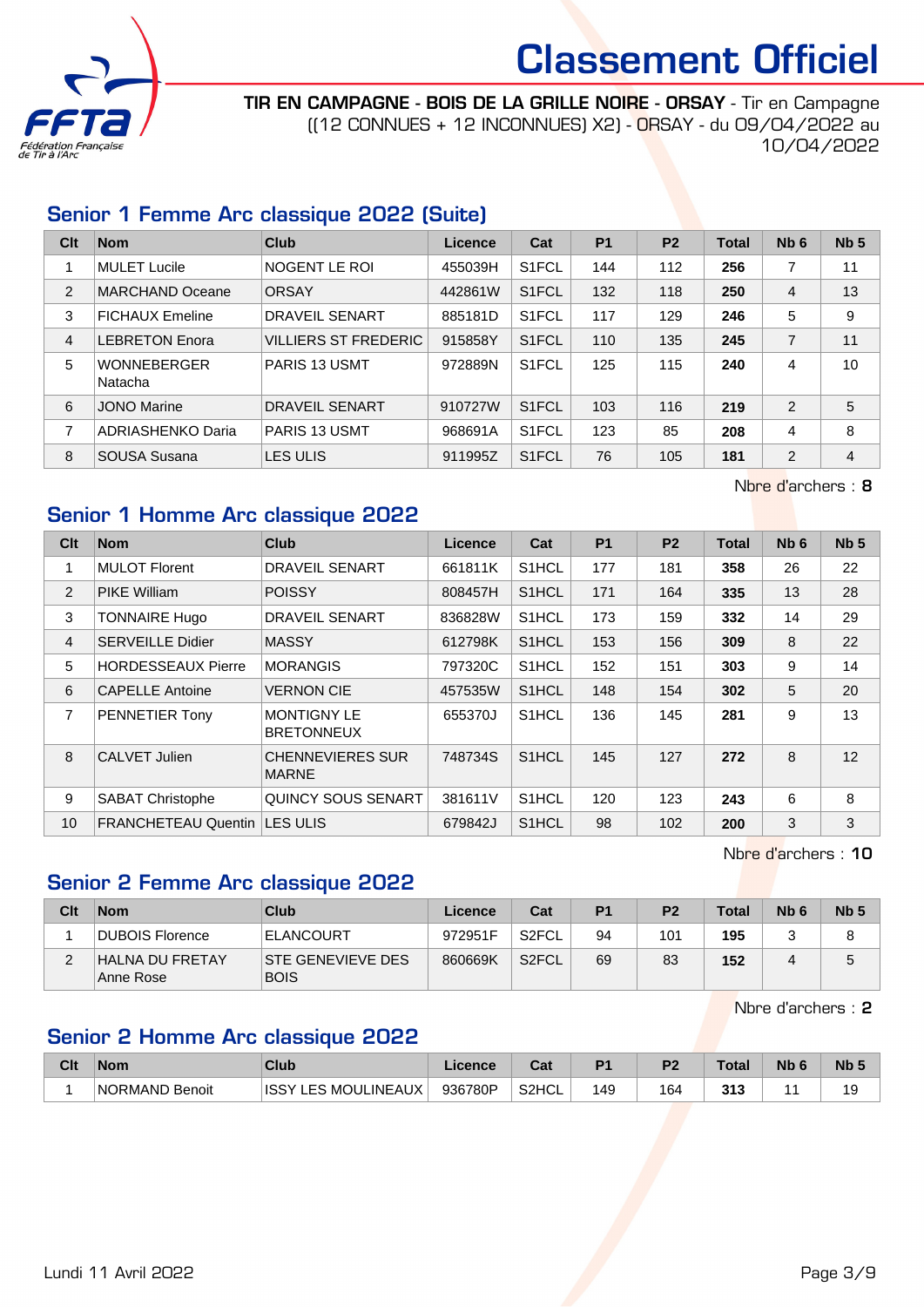

TIR EN CAMPAGNE - BOIS DE LA GRILLE NOIRE - ORSAY - Tir en Campagne ((12 CONNUES + 12 INCONNUES) X2) - ORSAY - du 09/04/2022 au 10/04/2022

### Senior 2 Homme Arc classique 2022 (Suite)

| Clt               | <b>Nom</b>                | <b>Club</b>                        | <b>Licence</b> | Cat                | P <sub>1</sub> | P <sub>2</sub> | <b>Total</b> | Nb <sub>6</sub> | Nb <sub>5</sub> |
|-------------------|---------------------------|------------------------------------|----------------|--------------------|----------------|----------------|--------------|-----------------|-----------------|
| $\overline{2}$    | <b>DELMAS Denis</b>       | <b>FONTENAY S/BOIS 1ER</b><br>CIE. | 219968W        | S2HCL              | 150            | 156            | 306          | 11              | 17              |
| 3                 | <b>RODIN Sylvain</b>      | <b>ORSAY</b>                       | 703331R        | S <sub>2</sub> HCL | 141            | 153            | 294          | 5               | 20              |
| 4                 | LEPERS Jean Marc          | <b>DRAVEIL SENART</b>              | 679915N        | S2HCL              | 144            | 149            | 293          | 12              | 10              |
| 5                 | <b>CORME Frederic</b>     | <b>PARIS 13 USMT</b>               | 202102B        | S2HCL              | 143            | 147            | 290          | 8               | 15              |
| 6                 | <b>DEBRENNE Alexandre</b> | MORSANG SUR ORGE                   | 371718S        | S2HCL              | 145            | 136            | 281          | 10              | 13              |
| $\overline{7}$    | RICHARD Jean Michel       | <b>ANTONY</b>                      | 402006N        | S2HCL              | 131            | 147            | 278          | $\overline{7}$  | 14              |
| 8                 | VAN DER CRUYSSEN<br>Marc  | <b>LES MUREAUX</b>                 | 306329S        | S2HCL              | 141            | 127            | 268          | 6               | 11              |
| 9                 | <b>TIKHONOFF Laurent</b>  | <b>ISSY LES MOULINEAUX</b>         | 280944Z        | S2HCL              | 125            | 111            | 236          | 8               | 5               |
| 10                | WAIN Stephen              | CHATENAY MALABRY                   | 980260A        | S2HCL              | 114            | 94             | 208          | 4               | 8               |
| 11                | <b>CIGRAND Philippe</b>   | <b>ORSAY</b>                       | 463389J        | S2HCL              | 99             | 86             | 185          |                 | 8               |
| $12 \overline{ }$ | <b>MAWART Gilles</b>      | VILLEJUIF                          | 793482F        | S2HCL              | 90             | 83             | 173          | 1               | 5               |
| 13                | <b>MONIN Thomas</b>       | <b>CHATENAY MALABRY</b>            | 005441P        | S2HCL              | 84             | 80             | 164          | 3               | 6               |
| 14                | <b>BERTHOT Francois</b>   | <b>ETRECHY</b>                     | 862486K        | S2HCL              | 56             | 89             | 145          | 4               | 6               |

Nbre d'archers : 14

### Senior 3 Femme Arc classique 2022

| Clt | <b>Nom</b>                 | Club                          | Licence | Cat   | P <sub>1</sub> | P <sub>2</sub> | <b>Total</b> | N <sub>b</sub> 6 | Nb <sub>5</sub> |
|-----|----------------------------|-------------------------------|---------|-------|----------------|----------------|--------------|------------------|-----------------|
|     | <b>LELEU-GUILHEM Nelly</b> | SARZEAU                       | 351323Y | S3FCL | 137            | 122            | 259          |                  | 11              |
|     | <b>BURNIER Catherine</b>   | ∣MORSANG SUR ORGE⊺            | 279327S | S3FCL | 115            | 105            | 220          |                  |                 |
| 3   | <b>SEGONDI Odile</b>       | SCEAUX-FONTENAY-<br>AUX-ROSES | 636010R | S3FCL | 108            | 108            | 216          |                  | 5               |

Nbre d'archers : 3

### Senior 3 Homme Arc classique 2022

| Clt            | <b>Nom</b>               | Club                                       | <b>Licence</b> | Cat   | P <sub>1</sub> | P <sub>2</sub> | <b>Total</b> | Nb <sub>6</sub> | Nb <sub>5</sub> |
|----------------|--------------------------|--------------------------------------------|----------------|-------|----------------|----------------|--------------|-----------------|-----------------|
|                | CIGRAND Jean-Pierre      | ROCHEFORT SUR MER                          | 095603S        | S3HCL | 152            | 158            | 310          | 10              | 18              |
| 2              | <b>DEZANNEAU Patrick</b> | <b>CONFLANS SAINTE-</b><br><b>HONORINE</b> | 325103Y        | S3HCL | 129            | 145            | 274          | 5               | 13              |
| 3              | <b>GUILHEM Christian</b> | SARZEAU                                    | 222708Z        | S3HCL | 128            | 129            | 257          | 5               | 12              |
| $\overline{4}$ | <b>BURNIER Pierre</b>    | <b>MORSANG SUR ORGE</b>                    | 279326R        | S3HCL | 113            | 114            | 227          |                 |                 |
| 5              | RAYMOND Michel           | <b>STE GENEVIEVE DES</b><br><b>BOIS</b>    | 979601J        | S3HCL | 101            | 116            | 217          | 3               | 14              |
| 6              | <b>LEITE Hernani</b>     | <b>ANTONY</b>                              | 682771T        | S3HCL | 97             | 106            | 203          | 3               | 4               |
| 7              | PETRUZZELLA Vincent      | <b>FORGES LES BAINS</b>                    | 667197P        | S3HCL | 77             | 94             | 171          | 3               | 2               |
| 8              | <b>BABUCHON Philippe</b> | <b>MASSY</b>                               | 700423E        | S3HCL | 59             | 70             | 129          |                 | 4               |

Nbre d'archers : 8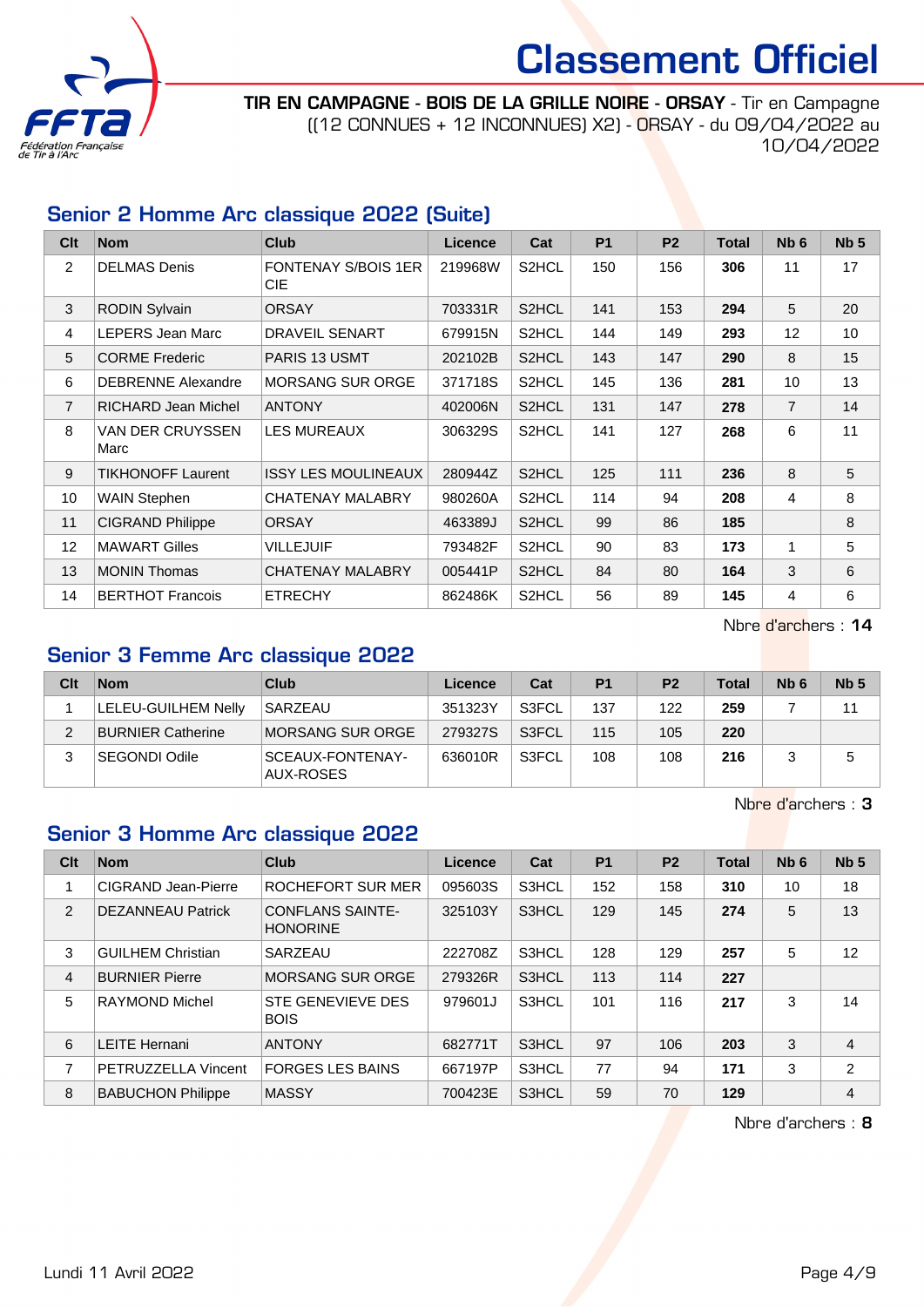

TIR EN CAMPAGNE - BOIS DE LA GRILLE NOIRE - ORSAY - Tir en Campagne ((12 CONNUES + 12 INCONNUES) X2) - ORSAY - du 09/04/2022 au 10/04/2022

### Senior 1 Femme Arc à poulies 2022

| Clt | <b>Nom</b>                | Club                                    | Licence | Cat                | P <sub>1</sub> | P <sub>2</sub> | <b>Total</b> | N <sub>b</sub> 6 | Nb <sub>5</sub> |
|-----|---------------------------|-----------------------------------------|---------|--------------------|----------------|----------------|--------------|------------------|-----------------|
|     | HERVE Sandra              | <b>DRAVEIL SENART</b>                   | 765740B | S <sub>1</sub> FCO | 177            | 177            | 354          | 21               | 27              |
| 2   | DACHET Delphine           | <b>CHENNEVIERES SUR</b><br><b>MARNE</b> | 985239M | S <sub>1</sub> FCO | 123            | 115            | 238          |                  | 10              |
|     | <b>PEIRSEGAELE Jeanne</b> | <b>SURESNES</b>                         | 812016B | S <sub>1</sub> FCO | 107            | 97             | 204          |                  |                 |

Nbre d'archers : 3

### Senior 1 Homme Arc à poulies 2022

| Clt           | <b>Nom</b>              | Club                                  | Licence | Cat                            | <b>P1</b> | P <sub>2</sub> | <b>Total</b> | Nb <sub>6</sub> | Nb <sub>5</sub> |
|---------------|-------------------------|---------------------------------------|---------|--------------------------------|-----------|----------------|--------------|-----------------|-----------------|
| 1             | <b>DELOBELLE Fabien</b> | <b>RUEIL MALMAISON</b><br><b>STAR</b> | 300680B | S <sub>1</sub> HCO             | 200       | 205            | 405          | 48              | 21              |
| $\mathcal{P}$ | <b>BAULIN Alexandre</b> | <b>MORANGIS</b>                       | 452914Y | S <sub>1</sub> HCO             | 192       | 186            | 378          | 34              | 22              |
| 3             | <b>SEGRET Guillaume</b> | <b>ISSY LES MOULINEAUX</b>            | 415631Y | S <sub>1</sub> HCO             | 185       | 182            | 367          | 23              | 34              |
| 4             | <b>LERAY Julien</b>     | <b>ATHIS MONS</b>                     | 919461P | S <sub>1</sub> HCO             | 178       | 177            | 355          | 18              | 33              |
| 5             | AMELINE CÉdric          | BRIENON/ARMANCON                      | 980595P | S <sub>1</sub> H <sub>CO</sub> | 173       | 172            | 345          | 20              | 25              |
| 6             | <b>MACQUET Vincent</b>  | SCEAUX-FONTENAY-<br>AUX-ROSES         | 427254G | S <sub>1</sub> HCO             | 164       | 161            | 325          | 13              | 26              |
| 7             | <b>JACQUIER Lucas</b>   | ORSAY                                 | 732486F | S <sub>1</sub> HCO             | 143       | 159            | 302          | 8               | 21              |
| 8             | RECHAUSSAT Julien       | <b>CHATENAY MALABRY</b>               | 939149P | S <sub>1</sub> HCO             | 130       | 151            | 281          | 6               | 15              |

Nbre d'archers : 8

## Senior 2 Femme Arc à poulies 2022

| Clt            | <b>Nom</b>                | Club                              | Licence | Cat                | P <sub>1</sub> | P <sub>2</sub> | <b>Total</b> | N <sub>b</sub> 6 | Nb <sub>5</sub> |
|----------------|---------------------------|-----------------------------------|---------|--------------------|----------------|----------------|--------------|------------------|-----------------|
|                | <b>HUARD Geraldine</b>    | <b>FONTENAY S/BOIS 1ER</b><br>CIE | 751726U | S <sub>2</sub> FCO | 175            | 181            | 356          | 20               | 31              |
| $\overline{2}$ | <b>HUON Tiphaine</b>      | <b>ANTONY</b>                     | 775466Y | S <sub>2</sub> FCO | 179            | 174            | 353          | 20               | 32              |
| 3              | <b>CARPENTIER Aurelie</b> | <b>MORANGIS</b>                   | 329812S | S <sub>2</sub> FCO | 166            | 178            | 344          | 18               | 25              |
| 4              | <b>TOURNOIS Valerie</b>   | <b>ANTONY</b>                     | 809301A | S <sub>2</sub> FCO | 148            | 141            | 289          | 10               | 11              |
| 5              | <b>MANIERE Catherine</b>  | <b>PARIS 13 USMT</b>              | 710526L | S <sub>2</sub> FCO | 140            | 148            | 288          | 9                | 12              |
| 6              | LUROT Alexandra           | <b>BOIS D'ARCY</b>                | 000073E | S <sub>2</sub> FCO | 78             | 113            | 191          | $\overline{2}$   | 7               |

Nbre d'archers : 6

### Senior 2 Homme Arc à poulies 2022

| Clt            | <b>Nom</b>              | Club                                    | Licence | Cat                             | P <sub>1</sub> | P <sub>2</sub> | <b>Total</b> | N <sub>b</sub> 6 | Nb <sub>5</sub> |
|----------------|-------------------------|-----------------------------------------|---------|---------------------------------|----------------|----------------|--------------|------------------|-----------------|
|                | <b>LEREBOURS Boris</b>  | <b>HOUILLES</b>                         | 229763T | S <sub>2</sub> H <sub>CO</sub>  | 198            | 193            | 391          | 42               | 20              |
| $\overline{2}$ | <b>CVEJIC Alexandre</b> | <b>DRAVEIL SENART</b>                   | 877737M | S <sub>2</sub> H <sub>C</sub> O | 187            | 188            | 375          | 28               | 32              |
| 3              | VIEL Wolfgang           | STE GENEVIEVE DES<br><b>BOIS</b>        | 217305B | S <sub>2</sub> H <sub>CO</sub>  | 175            | 184            | 359          | 21               | 34              |
| 4              | RAT Jeanfrancois        | <b>MONTIGNY LE</b><br><b>BRETONNEUX</b> | 283965H | S <sub>2</sub> H <sub>CO</sub>  | 173            | 177            | 350          | 17               | 32              |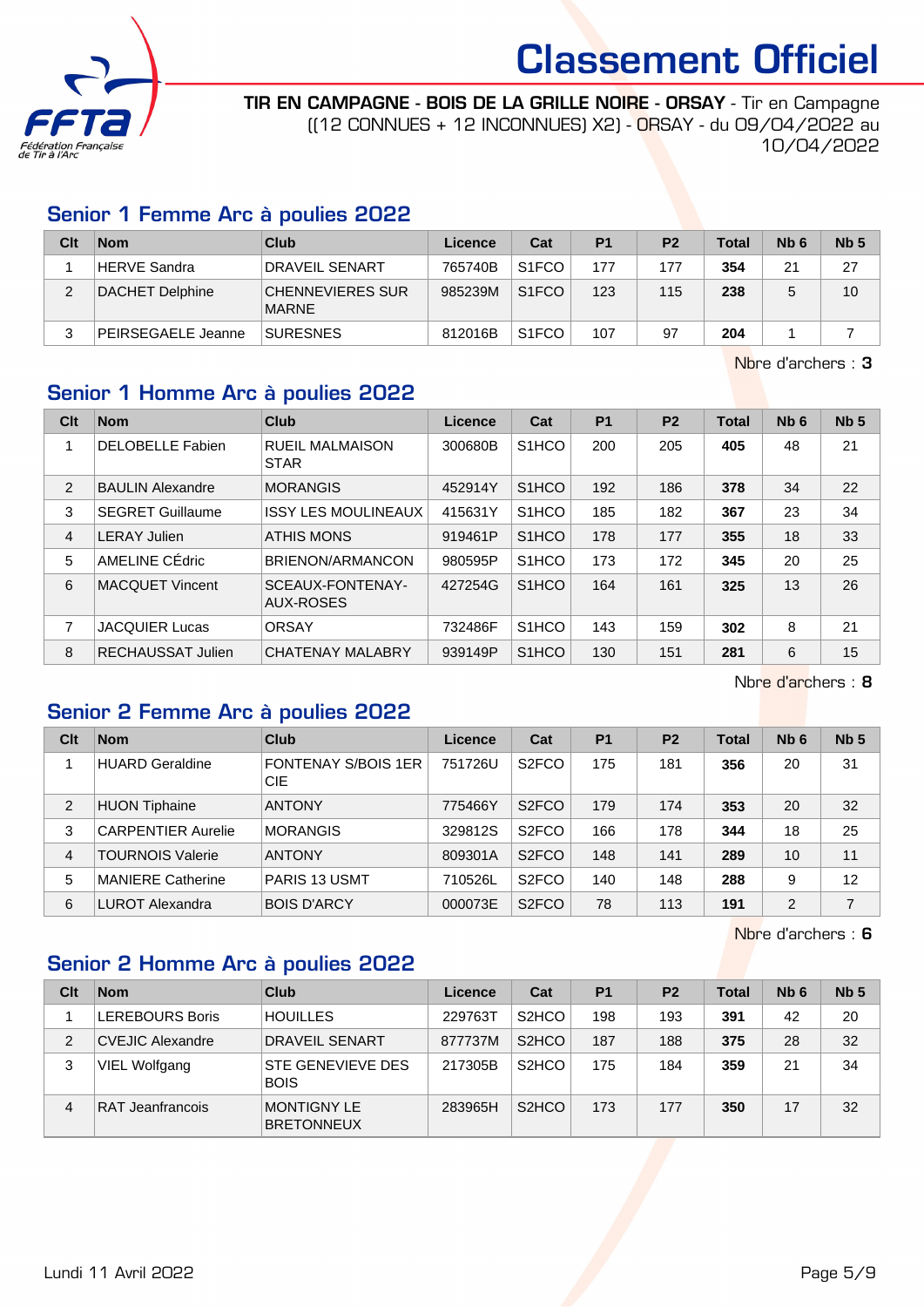

TIR EN CAMPAGNE - BOIS DE LA GRILLE NOIRE - ORSAY - Tir en Campagne ((12 CONNUES + 12 INCONNUES) X2) - ORSAY - du 09/04/2022 au 10/04/2022

### Senior 2 Homme Arc à poulies 2022 (Suite)

| Clt | <b>Nom</b>                | Club                                     | Licence | Cat                            | P <sub>1</sub> | <b>P2</b> | <b>Total</b> | Nb <sub>6</sub> | Nb <sub>5</sub> |
|-----|---------------------------|------------------------------------------|---------|--------------------------------|----------------|-----------|--------------|-----------------|-----------------|
| 5   | <b>LEGER Christophe</b>   | <b>DRAVEIL SENART</b>                    | 322642Y | S <sub>2</sub> HCO             | 180            | 167       | 347          | 25              | 23              |
| 6   | <b>CHEVRIER Emmanuel</b>  | <b>FLEURY LES AUBRAIS</b>                | 747101S | S <sub>2</sub> HCO             | 169            | 164       | 333          | 13              | 28              |
| 7   | COUZI Didier              | <b>BUC</b>                               | 887109Z | S <sub>2</sub> HCO             | 155            | 170       | 325          | 14              | 24              |
| 8   | <b>CHEVASSU Sebastien</b> | SCEAUX-FONTENAY-<br>AUX-ROSES            | 262258N | S <sub>2</sub> HCO             | 154            | 171       | 325          | 12              | 21              |
| 9   | <b>BONNIN Bruno</b>       | <b>FONTENAY S/BOIS 1ER</b><br><b>CIE</b> | 725939P | S <sub>2</sub> H <sub>CO</sub> | 158            | 159       | 317          | 10              | 23              |
| 10  | LUCAS Bruno               | <b>POISSY</b>                            | 883788P | S <sub>2</sub> HCO             | 149            | 151       | 300          | 14              | 20              |
| 11  | <b>BERNICHI Maamoun</b>   | <b>ORSAY</b>                             | 887629P | S <sub>2</sub> HCO             | 124            | 126       | 250          | 4               | 10              |
| 12  | LUROT Frederic            | <b>BOIS D'ARCY</b>                       | 791779E | S <sub>2</sub> HCO             | 117            | 131       | 248          | 5               | 10              |

Nbre d'archers : 12

### Senior 3 Femme Arc à poulies 2022

| Clt                | <b>Nom</b>              | Club          | Licence | Cat   | P <sub>1</sub> | P <sub>2</sub> | <b>Total</b> | N <sub>b</sub> 6   | Nb <sub>5</sub> |
|--------------------|-------------------------|---------------|---------|-------|----------------|----------------|--------------|--------------------|-----------------|
|                    | <b>SAUBION Violette</b> | <b>ANTONY</b> | 423189N | S3FCO | 173            | 184            | 357          | $\sim$<br><u>L</u> | 31              |
| $\sim$<br><u>_</u> | <b>NOEL Brigitte</b>    | <b>BUC</b>    | 405369U | S3FCO | 114            | 120            | 234          |                    | $\Lambda$<br>▵  |

Nbre d'archers : 2

### Senior 3 Homme Arc à poulies 2022

| Clt            | <b>Nom</b>                 | <b>Club</b>                      | <b>Licence</b> | Cat          | <b>P1</b> | P <sub>2</sub> | <b>Total</b> | N <sub>b</sub> 6 | Nb <sub>5</sub> |
|----------------|----------------------------|----------------------------------|----------------|--------------|-----------|----------------|--------------|------------------|-----------------|
| 1              | <b>PIKE Martin</b>         | <b>POISSY</b>                    | 823222G        | <b>S3HCO</b> | 180       | 177            | 357          | 24               | 25              |
| 2              | <b>SAUBION Dominique</b>   | <b>ANTONY</b>                    | 433694G        | S3HCO        | 183       | 173            | 356          | 26               | 22              |
| 3              | <b>MULET Patrick</b>       | NOGENT LE ROI                    | 450165K        | S3HCO        | 171       | 175            | 346          | 19               | 22              |
| $\overline{4}$ | LE GOFF Rene               | DRAVEIL SENART                   | 387067A        | S3HCO        | 166       | 170            | 336          | 16               | 24              |
| 5              | DOURNEAU Jean-<br>Francois | <b>ANTONY</b>                    | 076531L        | S3HCO        | 160       | 171            | 331          | 17               | 22              |
| 6              | JALUZOT Didier             | <b>ETRECHY</b>                   | 380124D        | S3HCO        | 147       | 175            | 322          | 14               | 25              |
| $\overline{7}$ | <b>BRUNO Marc</b>          | <b>POISSY</b>                    | 336433N        | S3HCO        | 151       | 165            | 316          | 10               | 24              |
| 8              | <b>TAURAN Bernard</b>      | <b>ATHIS MONS</b>                | 206353X        | S3HCO        | 152       | 155            | 307          | 10               | 21              |
| 9              | LEBEGUE Jean Marc          | STE GENEVIEVE DES<br><b>BOIS</b> | 434131G        | S3HCO        | 153       | 148            | 301          | 11               | 13              |
| 10             | NEUVEUX Joel               | <b>RAMBOUILLET</b>               | 629602A        | S3HCO        | 151       | 146            | 297          | 11               | 16              |
| 11             | <b>PRIOUX Jean Luc</b>     | <b>VILLEJUIF</b>                 | 598597Z        | S3HCO        | 138       | 134            | 272          | 6                | 23              |
| 12             | AMBROSINO Christian        | <b>RAMBOUILLET</b>               | 776821W        | S3HCO        | 126       | 143            | 269          | $\overline{4}$   | 17              |
| 13             | <b>GUEDEZ Denis</b>        | <b>ELANCOURT</b>                 | 392381B        | S3HCO        | 126       | 139            | 265          | 6                | 10              |
| 14             | <b>COUSTOU Francois</b>    | <b>DRAVEIL SENART</b>            | 815846P        | S3HCO        | 114       | 142            | 256          | 6                | $\overline{7}$  |
| 15             | <b>LARRAGUETA Pierre</b>   | <b>DRAVEIL SENART</b>            | 425004L        | S3HCO        | 117       | 77             | 194          | 1                | 5               |

Nbre d'archers : 15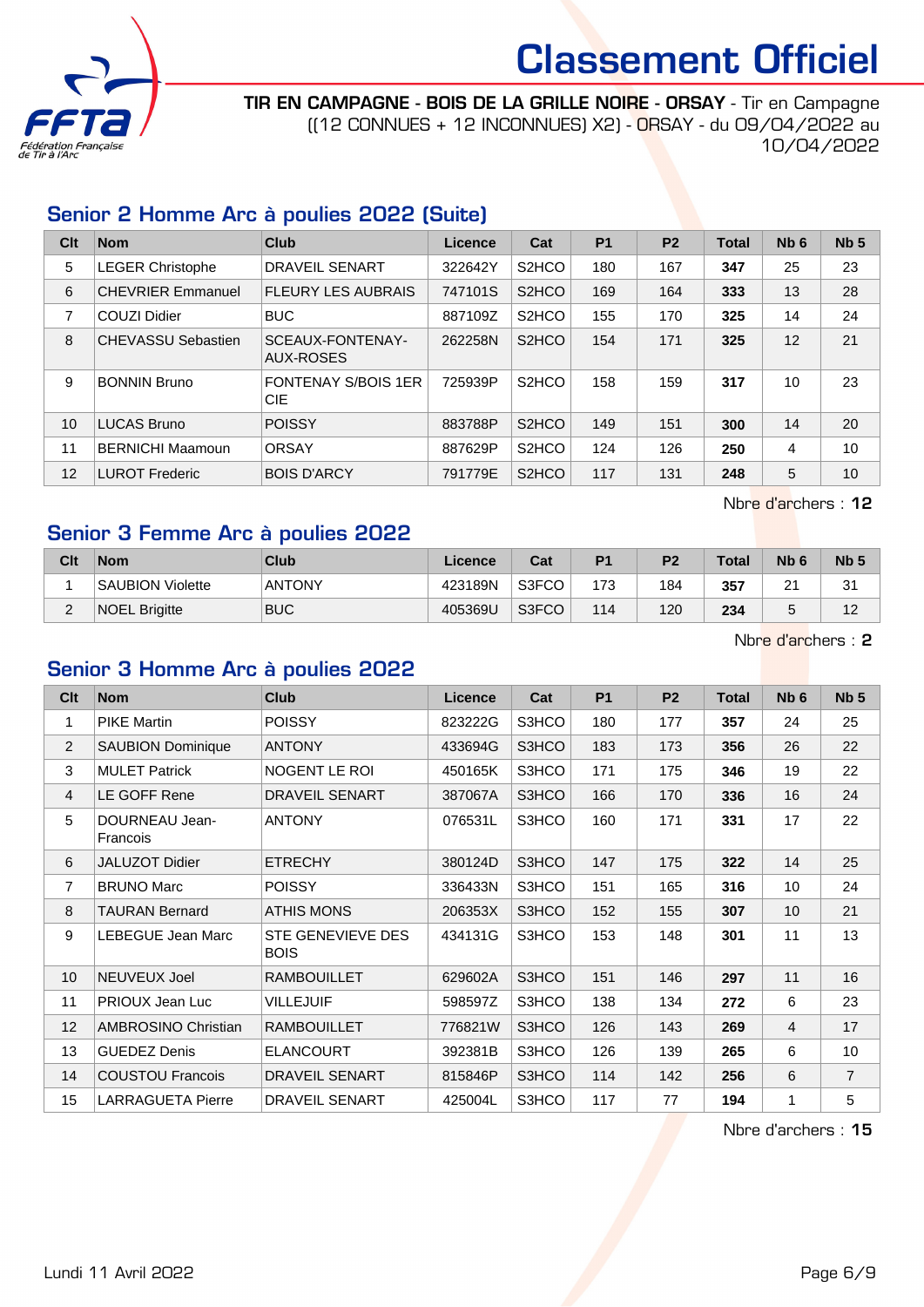

TIR EN CAMPAGNE - BOIS DE LA GRILLE NOIRE - ORSAY - Tir en Campagne ((12 CONNUES + 12 INCONNUES) X2) - ORSAY - du 09/04/2022 au 10/04/2022

### Junior Femme Bare Bow 2022

| Clt | Nom            | Club                       | Licence | <b>Take</b><br>⊍a | D <sub>4</sub> | no. | Total | <b>Nb</b> | N <sub>b</sub> <sub>5</sub> |
|-----|----------------|----------------------------|---------|-------------------|----------------|-----|-------|-----------|-----------------------------|
|     | WREDE Tiphaine | . SENART<br><b>DRAVEIL</b> | 844809W | <b>JFBB</b>       | 85             | 84  | 169   | -         |                             |

Nbre d'archers : 1

### Senior 1 Homme Bare Bow 2022

| Clt | <b>Nom</b>         | Club                                  | icence  | va.               | D <sub>4</sub> | D <sub>2</sub> | <b>Total</b> | <b>Nb</b> | <b>Nb</b> |
|-----|--------------------|---------------------------------------|---------|-------------------|----------------|----------------|--------------|-----------|-----------|
|     | <b>WREDE Kevin</b> | <b>SENART</b><br><sup>'</sup> DRAVEIL | 735458L | 011<br><b>HBB</b> | 138            | 130            | 268          |           |           |

Nbre d'archers : 1

### Senior 2 Homme Bare Bow 2022

| Clt            | <b>Nom</b>                | Club                    | Licence | Cat                | <b>P1</b> | P <sub>2</sub> | Total | Nb <sub>6</sub> | Nb <sub>5</sub> |
|----------------|---------------------------|-------------------------|---------|--------------------|-----------|----------------|-------|-----------------|-----------------|
|                | DE RUDDER<br>Jeanfrancois | <b>GENNEVILLIERS</b>    | 211592S | S <sub>2</sub> HBB | 162       | 129            | 291   | 16              | 16              |
| $\overline{2}$ | ANGOUILLANT Michel        | <b>EPERNON</b>          | 971985F | S <sub>2</sub> HBB | 139       | 130            | 269   | 8               | 10              |
| 3              | <b>GAILLON Laurent</b>    | <b>ETRECHY</b>          | 669943Z | S <sub>2</sub> HBB | 127       | 128            | 255   | 6               | 8               |
| 4              | <b>DUBOIS Dominique</b>   | <b>ORSAY</b>            | 980578W | S <sub>2</sub> HBB | 121       | 119            | 240   | 6               | 9               |
| 5              | <b>BEDIN Fabrice</b>      | <b>CHATENAY MALABRY</b> | 001187R | S <sub>2</sub> HBB | 96        | 105            | 201   | 3               | 8               |
| 6              | <b>MANUCCI Nicolas</b>    | <b>VILLEJUIF</b>        | 943477U | S <sub>2</sub> HBB | 90        | 90             | 180   | 4               | 9               |
|                | <b>CROGUENNEC Yann</b>    | <b>GENNEVILLIERS</b>    | 439589P | S <sub>2</sub> HBB | 76        | 70             | 146   |                 | 3               |

Nbre d'archers : 7

### Senior 3 Femme Bare Bow 2022

| Clt | <b>Nom</b>                         | <b>Club</b>   | icanca<br>ncence | ⊶ ∼<br>ua | D <sub>4</sub> | D0 | <b>Total</b> | <b>Nb</b> | <b>Nb</b> |
|-----|------------------------------------|---------------|------------------|-----------|----------------|----|--------------|-----------|-----------|
|     | <b>BARRAUL</b><br>⊺Marie L<br>Line | <b>ANTONY</b> | 399897W          | S3FBB     | 85             | 92 | –            |           |           |

Nbre d'archers : 1

### Senior 3 Homme Bare Bow 2022

| Clt | <b>Nom</b>             | Club                                     | Licence | Cat   | <b>P1</b> | P <sub>2</sub> | Total | Nb <sub>6</sub> | Nb <sub>5</sub> |
|-----|------------------------|------------------------------------------|---------|-------|-----------|----------------|-------|-----------------|-----------------|
|     | <b>DELMOTTE Didier</b> | <b>POISSY</b>                            | 386891J | S3HBB | 128       | 129            | 257   | 5               | 13              |
| 2   | JORGE Georges          | <b>STE GENEVIEVE DES</b><br><b>BOIS</b>  | 456413B | S3HBB | 127       | 115            | 242   |                 | 9               |
| 3   | MARCIA Jean Louis      | <b>FONTENAY S/BOIS 1ER</b><br><b>CIE</b> | 877984F | S3HBB | 116       | 102            | 218   | 2               | 9               |
| 4   | RECHAUSSAT Daniel      | CHATENAY MALABRY                         | 728793S | S3HBB | 105       | 102            | 207   | 2               | 11              |

Nbre d'archers : 4

### Scratch Femme Longbow 2022

| Clt             | <b>Nom</b>          | Club          | Licence | Cat   | P <sub>1</sub> | P <sub>2</sub> | <b>Total</b> | N <sub>b</sub> <sub>6</sub> | <b>Nb</b> |
|-----------------|---------------------|---------------|---------|-------|----------------|----------------|--------------|-----------------------------|-----------|
|                 | DAVID Chantale      | <b>ANTONY</b> | 788114W | S3FAD | 82             | 91             | 173          |                             |           |
| $\sqrt{2}$<br>- | CAUSSE Marie Claire | DREUX         | 075671B | S3FAD | 51             | 83             | 134          |                             |           |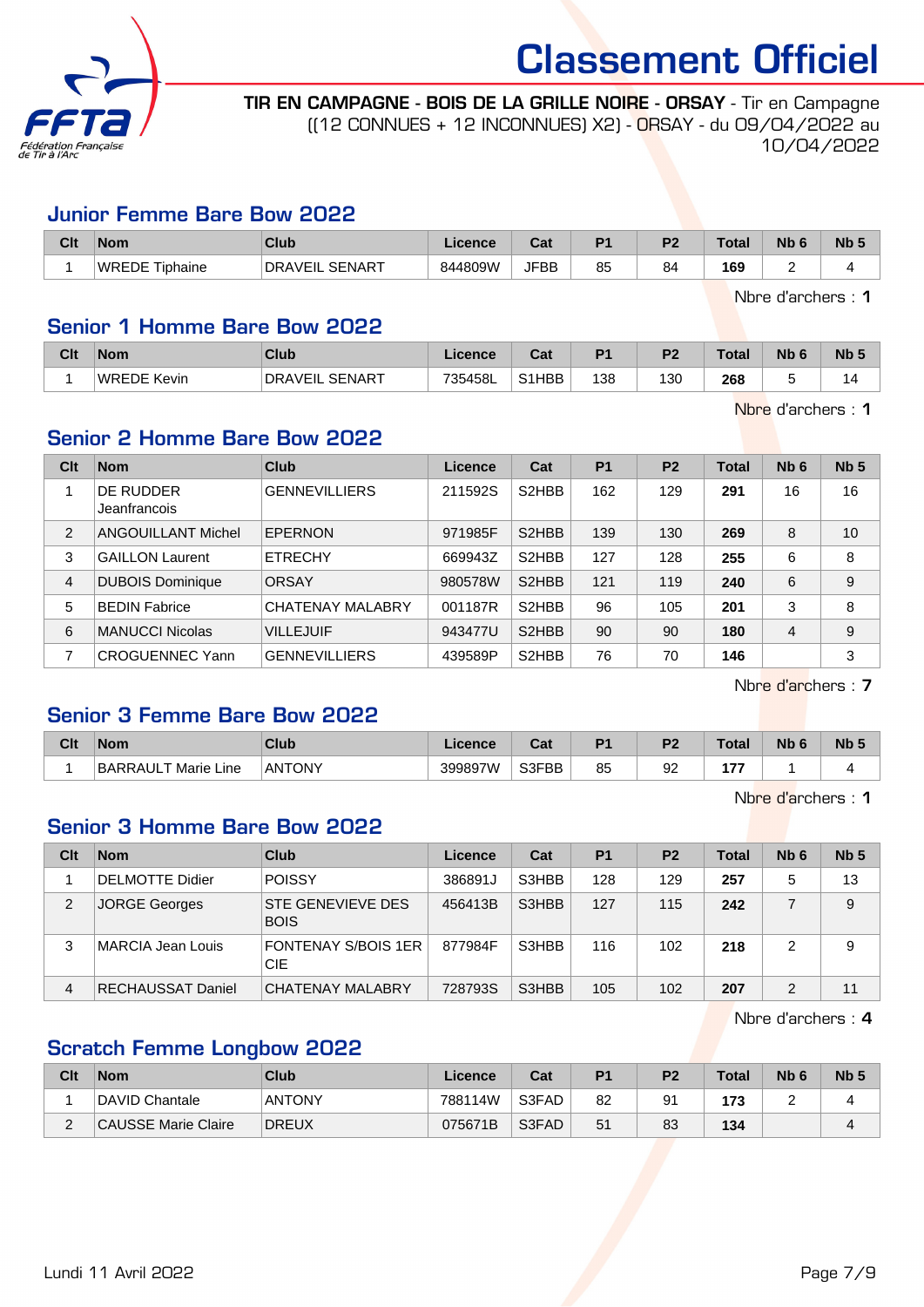

TIR EN CAMPAGNE - BOIS DE LA GRILLE NOIRE - ORSAY - Tir en Campagne ((12 CONNUES + 12 INCONNUES) X2) - ORSAY - du 09/04/2022 au 10/04/2022

### Scratch Femme Longbow 2022 (Suite)

| Clt | <b>Nom</b>                   | Club                | Licence | Cat   | P <sub>1</sub> | P <sub>2</sub> | <b>Total</b> | N <sub>b</sub> 6 | Nb ! |
|-----|------------------------------|---------------------|---------|-------|----------------|----------------|--------------|------------------|------|
|     | LINDREC GROS Isabelle VANNES |                     | 793205E | S3FAD | 63             | 64             | 127          |                  |      |
|     | <b>DUCREUX Sylvie</b>        | LE PLESSIS ROBINSON | 747633V | S2FAD | 50             | 59             | 109          |                  |      |

Nbre d'archers : 4

### Scratch Homme Longbow 2022

| Clt | <b>Nom</b>                   | Club                          | Licence | Cat                | P <sub>1</sub> | P <sub>2</sub> | <b>Total</b> | Nb <sub>6</sub> | Nb <sub>5</sub> |
|-----|------------------------------|-------------------------------|---------|--------------------|----------------|----------------|--------------|-----------------|-----------------|
|     | <b>GROS Jean Gabriel</b>     | <b>ANTONY</b>                 | 794199K | S3HAD              | 110            | 126            | 236          | 3               | 16              |
| 2   | <b>ALLEE Eric</b>            | <b>VILLEMOISSON</b>           | 015734C | S2HAD              | 104            | 125            | 229          | $\overline{7}$  | 6               |
| 3   | FARNOUX Jean-Claude          | <b>POISSY</b>                 | 596766J | S3HAD              | 117            | 111            | 228          | 2               | 4               |
| 4   | <b>CRIBLEZ Pierre Alexis</b> | <b>SAINT VRAIN</b>            | 820103S | S <sub>2</sub> HAD | 108            | 107            | 215          | 3               | 9               |
| 5   | <b>DAVID Stephane</b>        | <b>HARDRICOURT</b>            | 707591W | S2HAD              | 95             | 97             | 192          | 2               | 9               |
| 6   | <b>FENOLL Henri</b>          | SCEAUX-FONTENAY-<br>AUX-ROSES | 828102L | S3HAD              | 78             | 89             | 167          |                 | $\overline{4}$  |

Nbre d'archers : 6

## Autres tirs

#### Cadet Homme Arc classique 2022

| <b>Tir</b> | <b>Nom</b>               | Club                            | licence | ີ້<br>ua | D <sub>1</sub> | P <sub>2</sub> | Total | <b>N<sub>b</sub></b> | Nb <sub>5</sub> |
|------------|--------------------------|---------------------------------|---------|----------|----------------|----------------|-------|----------------------|-----------------|
| Tir $2$    | <b>PETIT</b><br>StEphane | <b>SENART</b><br><b>DRAVEIL</b> | 884635K | CHCL     | 41             | 167            | 308   | 16                   | ں ו<br>$\sim$   |

Nbre d'archers : 1

### Senior 2 Femme Arc classique 2022

| Tir   | <b>Nom</b>                   | Club                                    | Licence | Cat                | P <sub>1</sub> | P <sub>2</sub> | <b>Total</b> | N <sub>b</sub> 6 | N <sub>b</sub> 5 |
|-------|------------------------------|-----------------------------------------|---------|--------------------|----------------|----------------|--------------|------------------|------------------|
| Tir 2 | <b>DUBOIS Florence</b>       | <b>ELANCOURT</b>                        | 972951F | S <sub>2</sub> FCL | 89             | 141            | 230          |                  |                  |
| Tir 2 | HALNA DU FRETAY<br>Anne Rose | <b>STE GENEVIEVE DES</b><br><b>BOIS</b> | 860669K | S <sub>2</sub> FCL | 63             | 80             | 143          |                  |                  |

Nbre d'archers : 2

### Senior 3 Femme Arc classique 2022

| Tir   | Nom                        | Club           | Licence | $\sim$<br>uai | P <sub>1</sub> | P <sub>2</sub> | Total | Nb <sub>6</sub> | N <sub>b</sub> 5 |
|-------|----------------------------|----------------|---------|---------------|----------------|----------------|-------|-----------------|------------------|
| Tir 2 | <b>LELEU-GUILHEM Nelly</b> | <b>SARZEAU</b> | 351323Y | S3FCL         | 109            | 131            | 240   |                 |                  |

Nbre d'archers : 1

### Senior 3 Homme Arc classique 2022

| <b>Tir</b> | <b>Nom</b>             | Club    | Licence | ∩~'<br>⊍aι | D <sub>1</sub> | P <sub>2</sub> | ™otal | Nb | Nb 5              |
|------------|------------------------|---------|---------|------------|----------------|----------------|-------|----|-------------------|
| Tir.       | LHEM Christian<br>GUIL | SARZEAU | 222708Z | S3HCL      | 125            | 138            | 263   |    | י י<br>. <u>.</u> |

Nbre d'archers : 1

### Senior 1 Femme Arc à poulies 2022

|  | ∩ r | <b>Nom</b> | <b>Club</b> | icence | Cat | D. | D'<br>. . | ⊺otal | <b>Nb</b> | <b>Nb</b> |
|--|-----|------------|-------------|--------|-----|----|-----------|-------|-----------|-----------|
|--|-----|------------|-------------|--------|-----|----|-----------|-------|-----------|-----------|